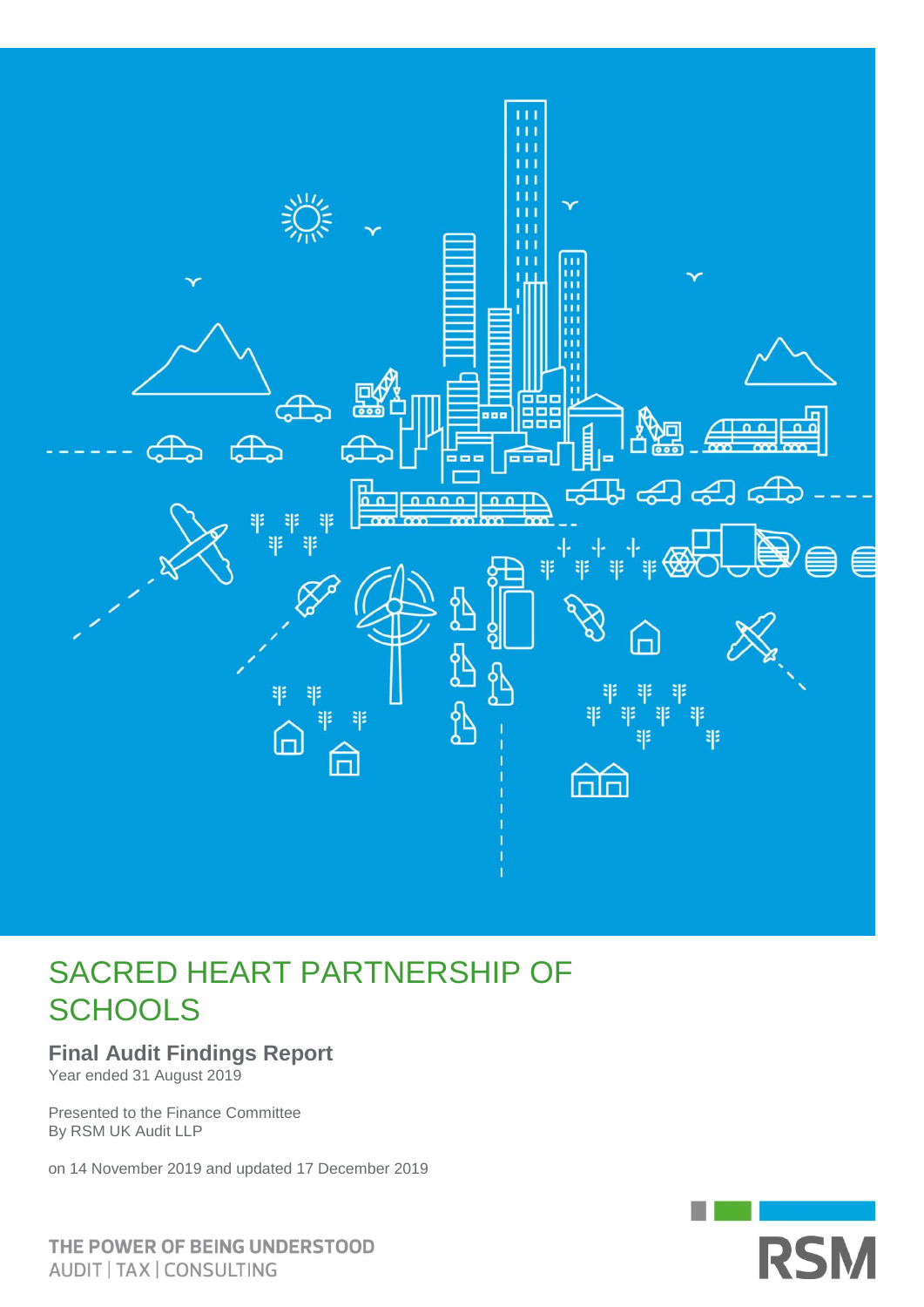# **CONTENTS**

| 1              |  |
|----------------|--|
| $\overline{2}$ |  |
| 3              |  |
| $\overline{4}$ |  |
| 5              |  |
| 6              |  |
| $\overline{7}$ |  |
| 8              |  |
| 9              |  |
|                |  |

This report has been prepared for the sole use of Sacred Heart Partnership of Schools and must not be disclosed to any third party, or quoted or referred to, without our written consent. No responsibility is assumed to any other person in respect of this report.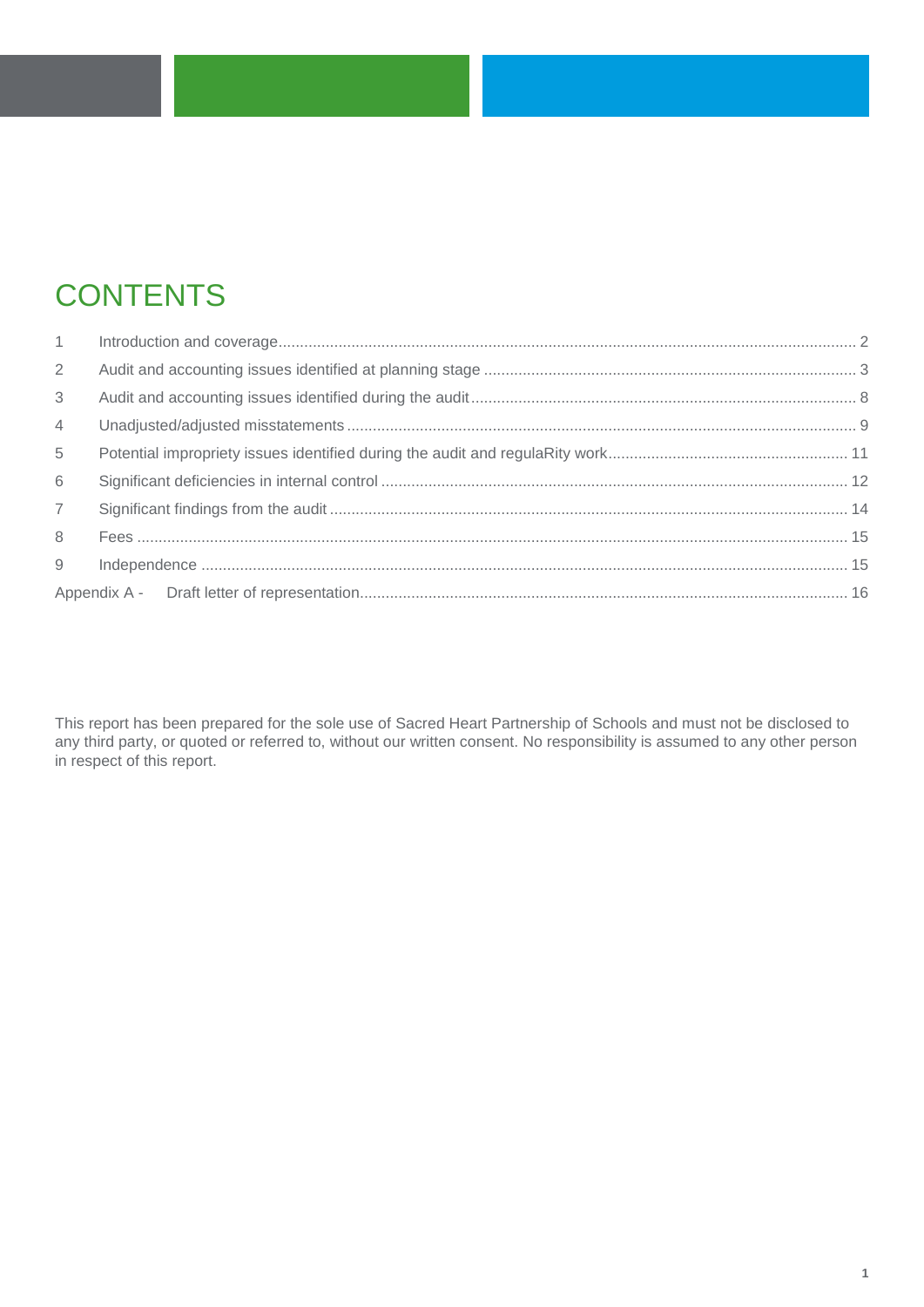# <span id="page-2-0"></span>1 INTRODUCTION AND COVERAGE

This report summarises our key findings in connection with the audit of the financial statements of Sacred Heart Partnership of Schools in respect of the year ended 31 August 2019.

The scope of our work has already been communicated to you via our Audit Plan document dated 25 June 2019.

A summary of adjusted and unadjusted misstatements identified during the audit has been prepared and is included in Section 4.

We consider that the audit approach adopted will provide the Trustees with the required confidence that a thorough and robust audit has been carried out.

Subject to the satisfactory clearance of the matters noted below we can confirm that, at the date of this report, we anticipate no modifications from our pro-forma audit report provided in the Audit Plan previously communicated to you.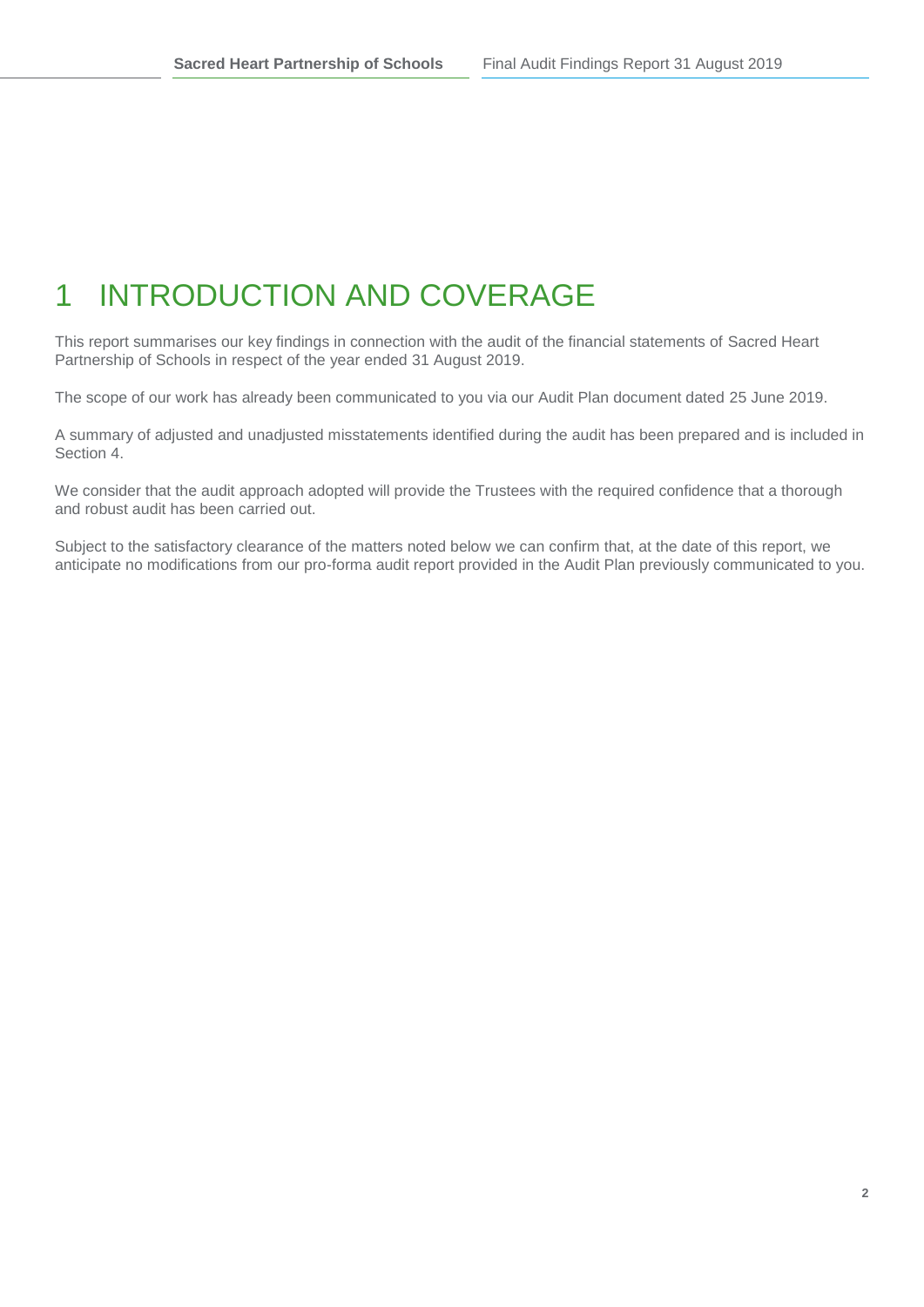### <span id="page-3-0"></span>2 AUDIT AND ACCOUNTING ISSUES IDENTIFIED AT PLANNING STAGE

| <b>Management over ride of internal controls</b> |                                                                                                                                                                                                                                                                                                                                                                     |  |
|--------------------------------------------------|---------------------------------------------------------------------------------------------------------------------------------------------------------------------------------------------------------------------------------------------------------------------------------------------------------------------------------------------------------------------|--|
| <b>Area of audit focus</b>                       | Systems of internal control are designed to mitigate inherent risks of error<br>within the core control systems to an acceptable level. By nature, a<br>management override or by-pass of controls cannot be eliminated by the<br>implementation of controls and therefore as part of our audit we will<br>perform additional tests of detail to address this risk. |  |
| Our approach                                     | We will test the appropriateness of a sample of journal entries recorded in<br>the general ledger and other adjustments made in the preparation of<br>financial statements, tracing selected entries back to source<br>documentation.                                                                                                                               |  |
|                                                  | We will review significant accounting estimates and policies which could<br>involve bias resulting in a material misstatement.                                                                                                                                                                                                                                      |  |
|                                                  | We will discuss the basis and business rationale for any significant non-<br>routine or contentious transactions which come to our attention during the<br>course of our audit and will fully report the outcomes of our testing in our<br>audit findings report.                                                                                                   |  |
| <b>Response</b>                                  | A sample of journals processed both during the year and after the year end<br>have been reviewed. Management judgements and estimates have been<br>reviewed and concluded as reasonable. Our walkthroughs of controls and<br>processes did not highlight any issues in relation to potential override of<br>controls.                                               |  |

| <b>Academy transfer in the Trust</b> |                                                                                                                                                                                                                                                |  |
|--------------------------------------|------------------------------------------------------------------------------------------------------------------------------------------------------------------------------------------------------------------------------------------------|--|
| <b>Area of audit focus</b>           | The Academy Trust acquired net assets from Sacred Heart Primary which<br>transferred in during the period.                                                                                                                                     |  |
|                                      | This transaction should be recognised in the statement of financial<br>activities as a gift in donations in accordance with the Charities SORP at<br>fair value. A valuation will therefore need to be made for certain of these<br>elements.  |  |
|                                      | The transaction is expected to be a material item and will need to be<br>separately disclosed on the face of the Statement of Financial Activities<br>and other disclosure is also required to ensure that the accounts are not<br>misleading. |  |
|                                      |                                                                                                                                                                                                                                                |  |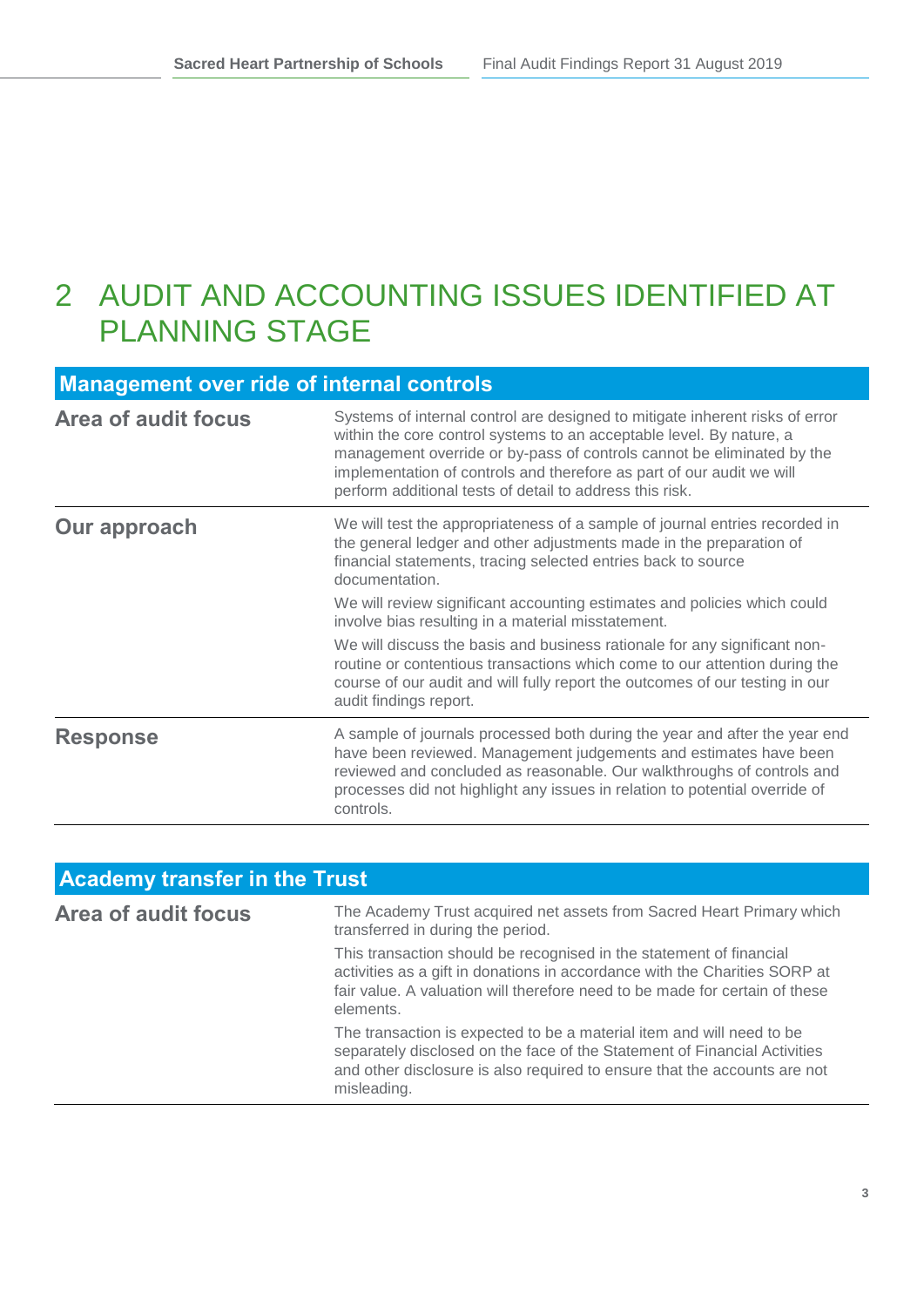### **Academy transfer in the Trust**

| Our approach    | We will review the accounting treatment being the recognition, valuation,<br>presentation and disclosure of these items with reference to the Charities<br>SORP, and the Academies: Accounts Direction 2018 to 19 published by<br>the ESFA.                                  |  |
|-----------------|------------------------------------------------------------------------------------------------------------------------------------------------------------------------------------------------------------------------------------------------------------------------------|--|
|                 | We will consider the completeness and reasonableness of amounts<br>included with reference to the building and pension actuarial valuations and<br>consider our ability to rely on the work of these experts and underlying<br>records, and legal documentation and minutes. |  |
|                 | We will consider the appropriateness of the presentation and disclosure in<br>the financial statements.                                                                                                                                                                      |  |
| <b>Response</b> | The financial statements incorporate the following amounts received on<br>transfer of Sacred Heart Primary School in the period:<br>• Fixed Assets - £4,367k                                                                                                                 |  |
|                 | • Pension Deficit – £124k                                                                                                                                                                                                                                                    |  |
|                 | • Surplus - £92k                                                                                                                                                                                                                                                             |  |

| <b>Retirement benefits</b> |                                                                                                                                                                                                                                                                                                                                                                                                                                                                     |
|----------------------------|---------------------------------------------------------------------------------------------------------------------------------------------------------------------------------------------------------------------------------------------------------------------------------------------------------------------------------------------------------------------------------------------------------------------------------------------------------------------|
| <b>Area of audit focus</b> | The FRS 102 Section 28 pension liability is a significant balance sheet item<br>and represents the Academy Trust's share of the Local Government<br>Pension Scheme. The amount recognised is based on a valuation<br>undertaken by an actuary. The actuary also provides the disclosure for<br>inclusion in the financial statements.                                                                                                                               |
|                            | There is a risk that the amount may be materially misstated where the data<br>and assumptions used are not appropriate.                                                                                                                                                                                                                                                                                                                                             |
| Our approach               | We will obtain and review a copy of the FRS 102 Section 28 actuarial<br>valuation prepared by the actuary and undertake procedures to determine<br>our ability to rely on their work.<br>We will undertake a review to ensure that the Academy Trust's<br>management have checked the data and considered the assumptions used<br>by the actuary in preparing the FRS 102 Section 28 valuation. We will also<br>review the disclosures in the financial statements. |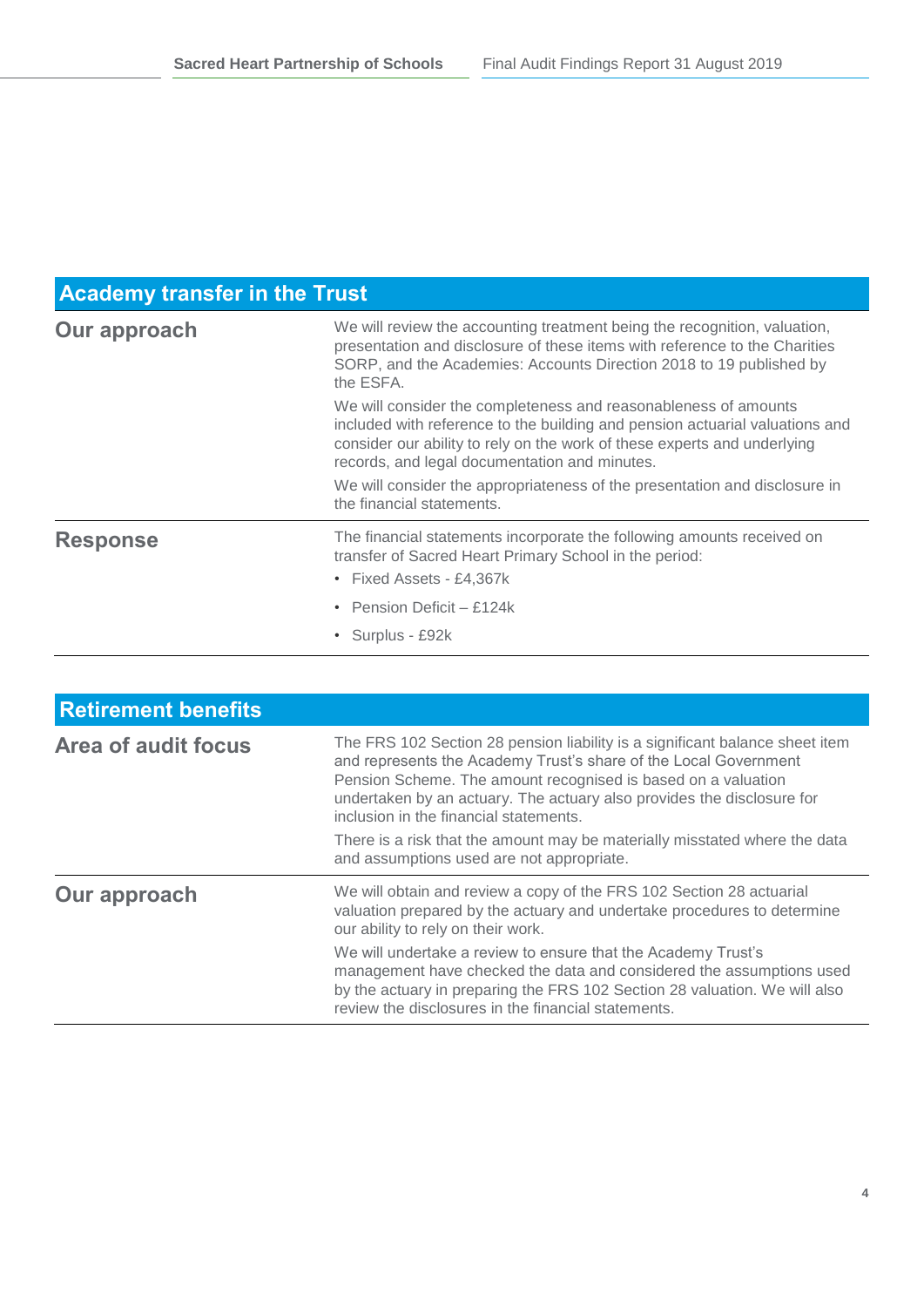### **Retirement benefits**

| <b>Response</b> | The assumptions applied by the actuary in the preparation of the FRS102<br>valuation have been considered and are reasonable and consistent with<br>those used in the preparation of reports in similar schemes. |
|-----------------|------------------------------------------------------------------------------------------------------------------------------------------------------------------------------------------------------------------|
|                 | A copy of the actuarial report has been obtained confirming the balances<br>and disclosures included within the financial statements in relation to the<br>pension liability are correct.                        |
|                 | The pension deficit has increased from £585k at 31 August 2018 to<br>£1,636k at 31 August 2019.                                                                                                                  |
|                 | No provision has been made for the impact of the recent McCloud<br>judgement.                                                                                                                                    |

| <b>Income recognition</b>  |                                                                                                                                                                                                                           |
|----------------------------|---------------------------------------------------------------------------------------------------------------------------------------------------------------------------------------------------------------------------|
| <b>Area of audit focus</b> | The Academy Trust receives significant levels of grant funding and this<br>should be recognised in accordance with the Charities SORP recognition<br>criteria and per the underlying funding agreement.                   |
| Our approach               | The accounting policies adopted by the Academy Trust will be reviewed,<br>considering the guidance available in Charities SORP and the recognition<br>criteria of entitlement, certainty and measurement.                 |
|                            | A review of grant funding agreements will be performed to determine<br>whether the associated income has been recognised when appropriate.                                                                                |
|                            | Through discussion with management and review of minutes we will<br>identify any unexpected one-off sources of income, and ensure the<br>associated treatment is appropriate.                                             |
| <b>Response</b>            | The accounting policies adopted are in line with SORP guidance. Income<br>recognition within the financial statements is in line with SORP criteria with<br>appropriate adjustments to accrue and defer income reflected. |
|                            | We have reviewed grant funding agreements to support the income<br>recognised in the financial statements and consider the allocation of<br>income appropriate.                                                           |
|                            | One off sources of income and any unexpected income have been<br>specifically discussed with management and confirmed as reasonable.                                                                                      |
|                            | Minor adjustments with regarding to income recognition have been<br>processed as discussed in Section 4.                                                                                                                  |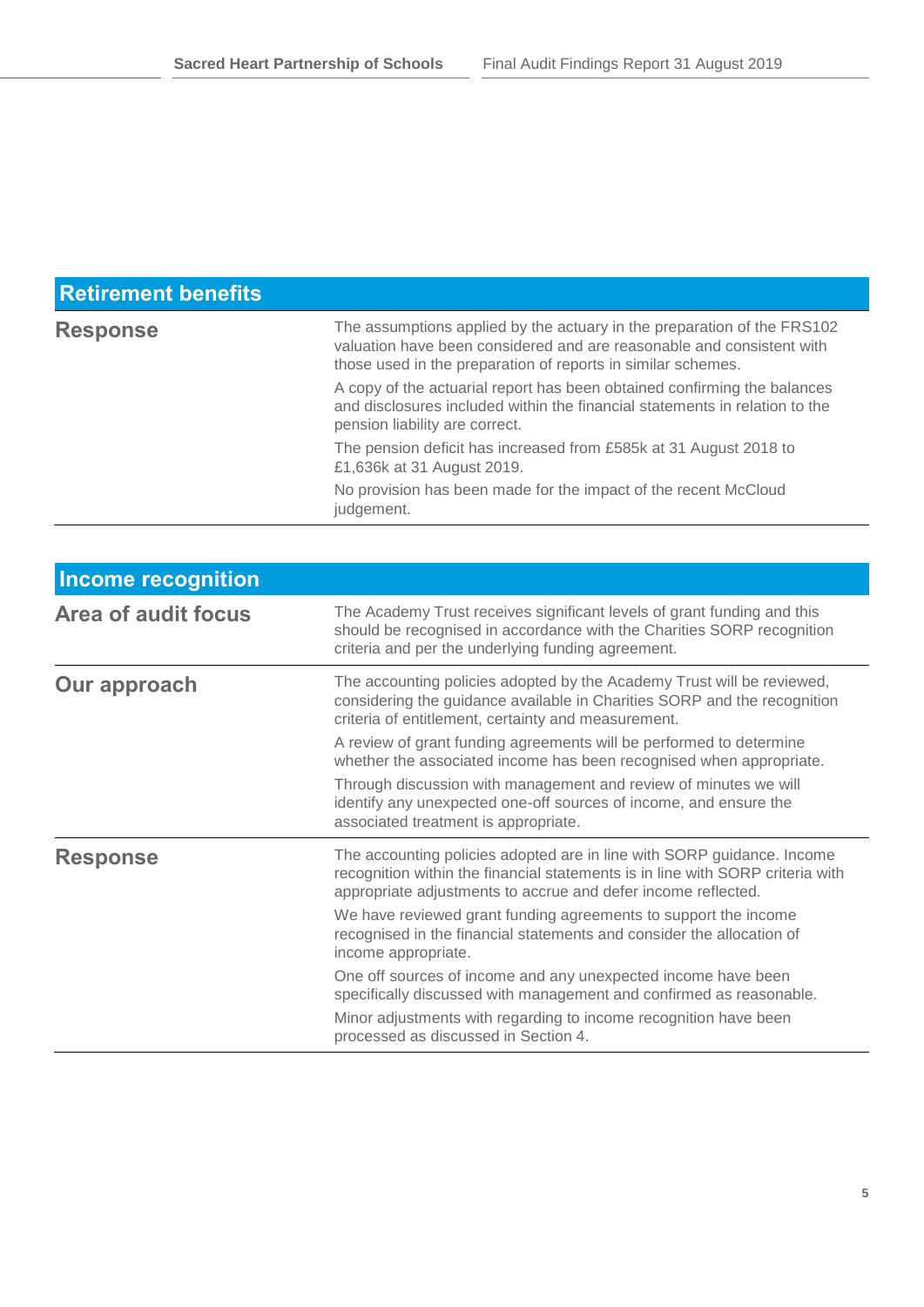| <b>Going concern</b>       |                                                                                                                                                                                                                                                                                                                                                                                 |
|----------------------------|---------------------------------------------------------------------------------------------------------------------------------------------------------------------------------------------------------------------------------------------------------------------------------------------------------------------------------------------------------------------------------|
| <b>Area of audit focus</b> | It is the responsibility of Governors' to assess the ability of the Academy<br>Trust to continue as a going concern for a period of not less than twelve<br>months following the anticipated date of sign off. Given the current<br>economic climate and in particular the pressure on government spending<br>this is a key area of focus.                                      |
|                            | In addition to performing a review of management's operational budgets<br>and forecasts, consideration will also be given to the Governors'<br>assessment of the LGPS deficit and the ability of Sacred Heart Partnership<br>of Schools to meet the current and future funding obligations in respect of<br>the scheme in respect of the expected contributions and cash flows. |
| Our approach               | We will review management's budgets, forecasts and cash flow forecasts<br>covering a period of at least twelve months from the date of sign off and<br>challenge the reasonableness and attainability of key underlying<br>assumptions as appropriate. We will also consider the longer-term outlook.                                                                           |
|                            | We will review the appropriateness of accounts disclosures in accordance<br>with the guidance issued by the Financial Reporting Council ("FRC") as<br>regards going concern and seek representations from Governors' as<br>required.                                                                                                                                            |
| <b>Response</b>            | We have considered management's review of going concern. Adequate<br>support for the going concern assumption has been obtained and forecasts<br>appear reasonable and attainable.                                                                                                                                                                                              |
|                            |                                                                                                                                                                                                                                                                                                                                                                                 |

| <b>Land and buildings</b>  |                                                                                                                                                                                                                                                                                                                                                                                                            |
|----------------------------|------------------------------------------------------------------------------------------------------------------------------------------------------------------------------------------------------------------------------------------------------------------------------------------------------------------------------------------------------------------------------------------------------------|
| <b>Area of audit focus</b> | The academy has a licence (in the form of a supplemental agreement) to<br>occupy the premises of the land and buildings.<br>The substance of the arrangement is such that the schools in the Trust are<br>able to obtain future economic benefits from unrestricted use of the asset.<br>As such, the buildings are recognised as a fixed asset recorded at their fair<br>value at the time of conversion. |
| Our approach               | We will review the accounting treatment within the financial statements<br>under the Charity SORP and FRS 102 and consider any further<br>documentation received in the year.                                                                                                                                                                                                                              |
| <b>Response</b>            | The properties used by all schools in the Trust are all used on the on the<br>basis noted above, and as such included in the financial statements at<br>valuation.                                                                                                                                                                                                                                         |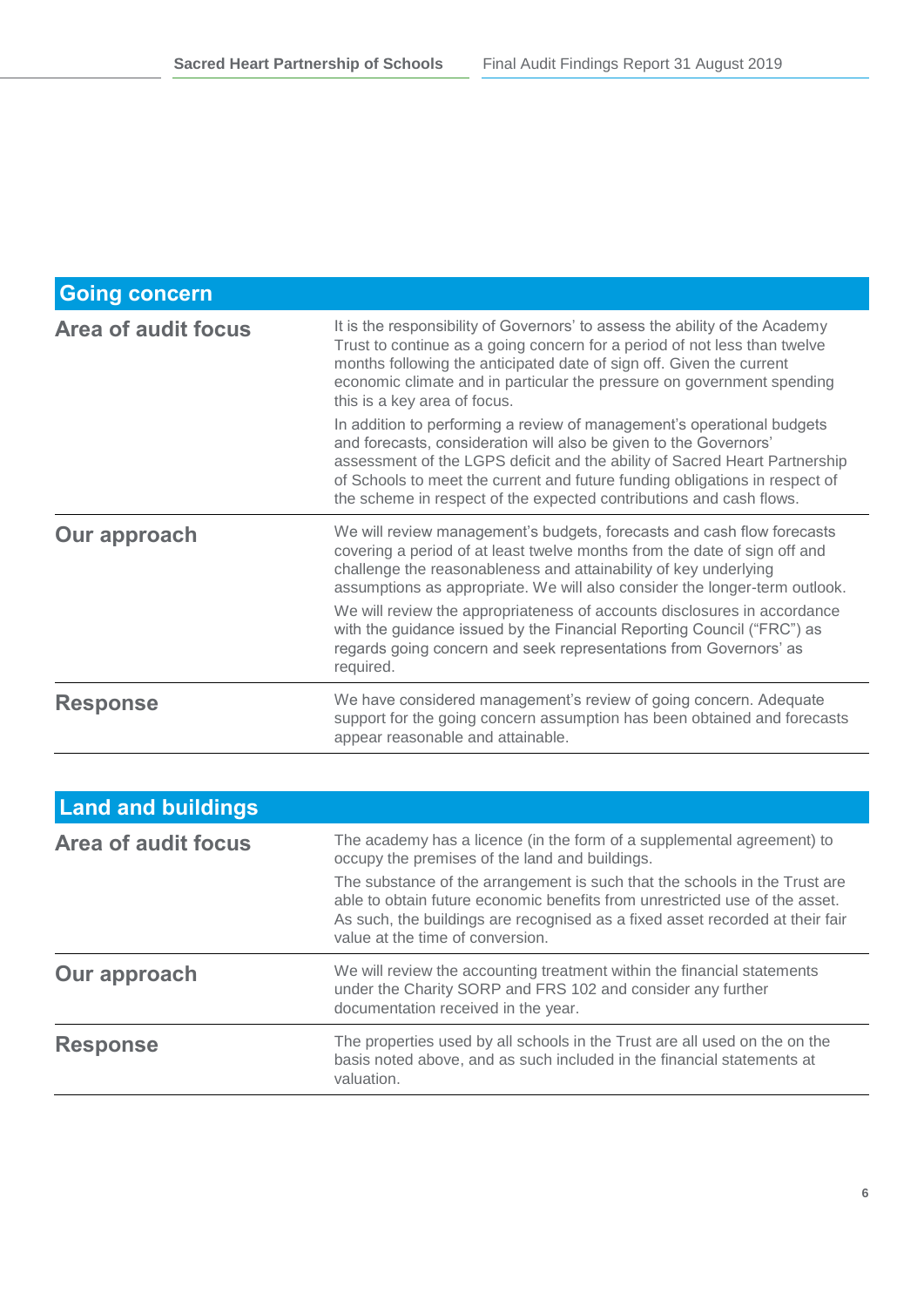| <b>Capital activity</b>    |                                                                                                                                                                                                                                                                                                                              |
|----------------------------|------------------------------------------------------------------------------------------------------------------------------------------------------------------------------------------------------------------------------------------------------------------------------------------------------------------------------|
| <b>Area of audit focus</b> | We are aware that St Michael's has been successful in an ESFA Condition<br>Improvement Fund bid and as a result capital works are expected during<br>the period.                                                                                                                                                             |
| Our approach               | We will review the recognition of the capital funding to ensure it is<br>disclosed in accordance with the recognition criteria set out in the Charities<br>SORP 2015 and per the DfE.                                                                                                                                        |
|                            | Expenditure in the period will be reviewed to confirm it is recognised in<br>accordance with FRS102. We will also consider whether any depreciation<br>charge should be applied to fixed asset additions in the period and whether<br>disclosure of any committed expenditure at the period end is required.                 |
|                            | We will also review the approach to contractor procurement and funding<br>compliance from a regularity perspective.                                                                                                                                                                                                          |
| <b>Response</b>            | We have reviewed the grant documentation along with the amounts<br>recognised in the financial statements. We note that of the £32k grant<br>awarded, £22k was spent in the year and recognised as income. The<br>unspent element of £10k has been shown in creditors at the year end as<br>an amount repayable to the ESFA. |
|                            | The approach to procurement and funding compliance has been reviewed<br>and no issues have been noted.                                                                                                                                                                                                                       |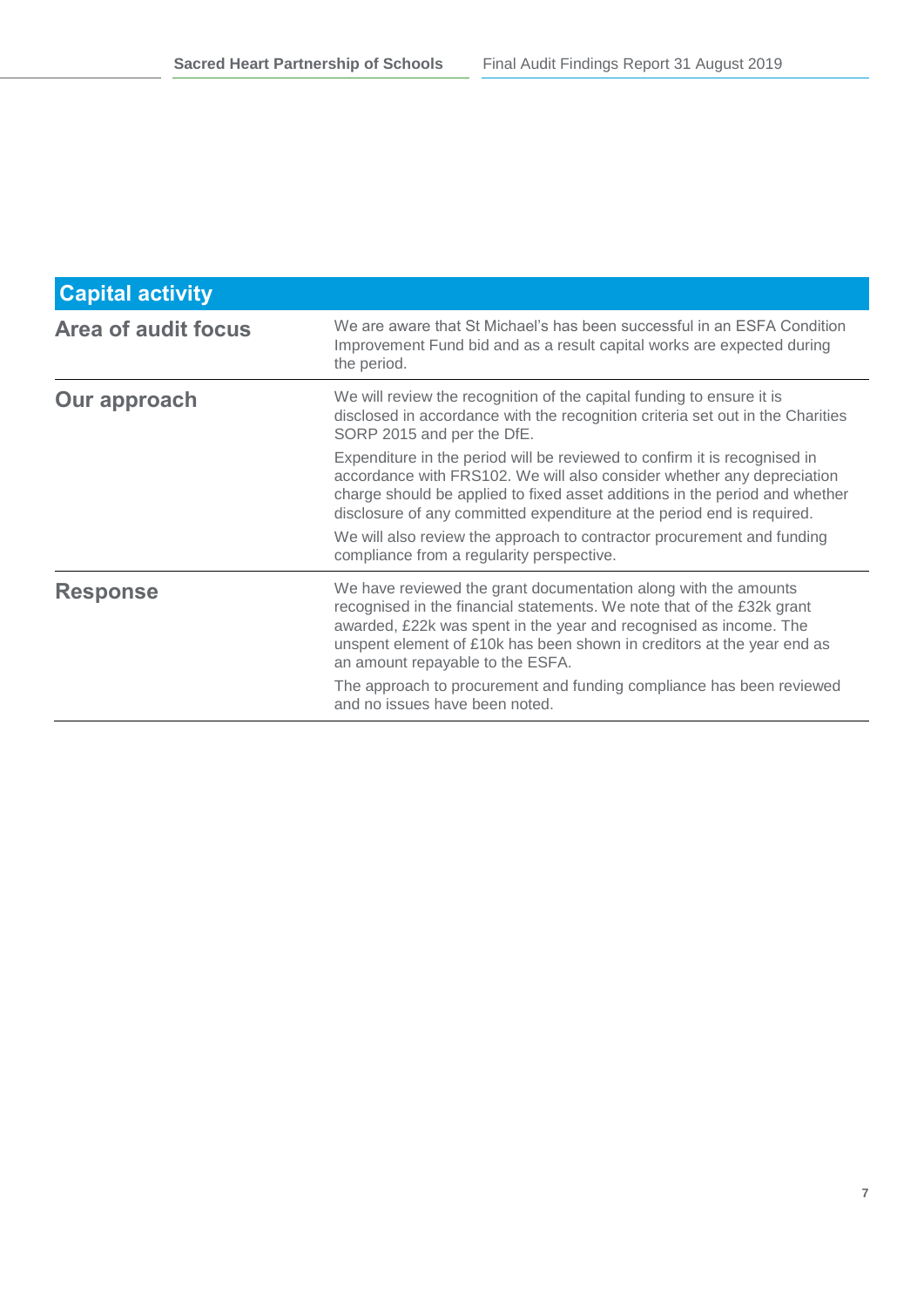## <span id="page-8-0"></span>3 AUDIT AND ACCOUNTING ISSUES IDENTIFIED DURING THE AUDIT

| <b>Fixed assets</b> |                                                                                                                                                                                                                                                                                                                                                                                 |
|---------------------|---------------------------------------------------------------------------------------------------------------------------------------------------------------------------------------------------------------------------------------------------------------------------------------------------------------------------------------------------------------------------------|
| <b>Issue</b>        | We noted that included within the computer equipment fixed asset balance<br>are nil net book value assets with a cost of £468k. Whilst there is no impact<br>on the fixed asset value in the financial statements, there is a risk that<br>items no longer held are still recorded on the fixed asset register and that<br>the cost per the financial statements is overstated. |
| <b>Resolution</b>   | We have discussed the volume of nil net book value items with<br>management who have confirmed that all of the assets are still in use by<br>the Trust.                                                                                                                                                                                                                         |

| <b>Frequency of board meetings</b> |                                                                                                                                                                                                                           |  |
|------------------------------------|---------------------------------------------------------------------------------------------------------------------------------------------------------------------------------------------------------------------------|--|
| <b>Issue</b>                       | We note that the main Governing board has met 4 times in the year, which<br>is less than the 6 times recommended in the Academies Financial<br>Handbook.                                                                  |  |
| <b>Resolution</b>                  | This has been discussed with management, and narrative has been added<br>to the financial statements to address how effective oversight is maintained<br>by the board despite the reduced number of meetings in the year. |  |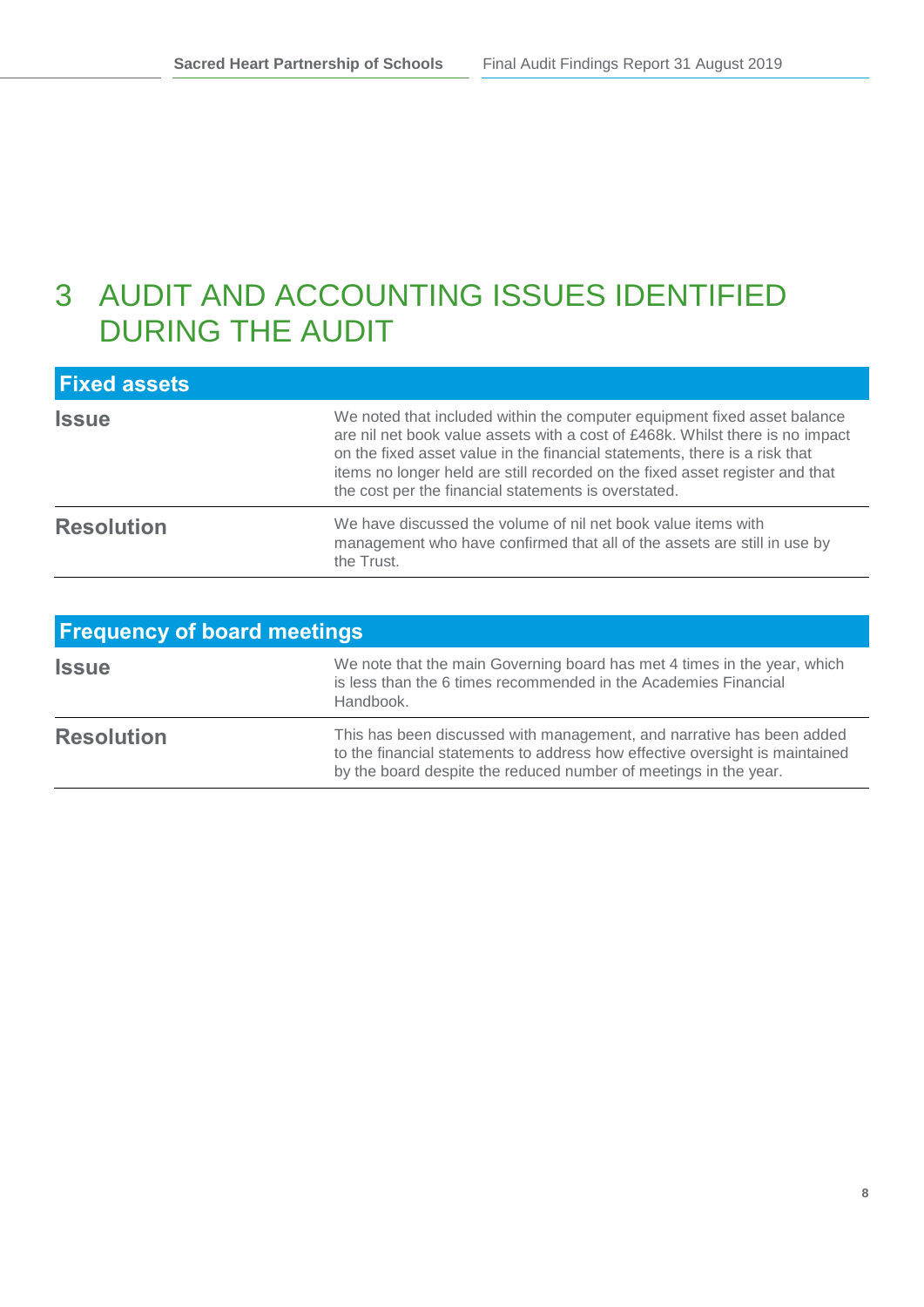## <span id="page-9-0"></span>4 UNADJUSTED/ADJUSTED MISSTATEMENTS

A summary of the unadjusted/adjusted errors identified during the course of our work is set out below, analysed between errors of fact and differences in judgement.

We have not disclosed below those items that we consider to be "clearly trivial" in the context of our audit. For this purpose we consider "clearly trivial" to be any matter less than £1,000 individually and £5,000 in aggregate.

We advised management of all these misstatements on 4 November 2019 and requested management to correct them.

|                                               | Profit (£)            | Net assets $(E)$  |                                                                                                          |
|-----------------------------------------------|-----------------------|-------------------|----------------------------------------------------------------------------------------------------------|
| <b>Adjusted misstatements</b>                 | Dr/(Cr)               | Dr/(Cr)           |                                                                                                          |
| Dr Other DfE income<br>Cr Other direct costs  | 109,800<br>(109, 800) |                   | Being update for actual SCITT<br>bursary received                                                        |
| Dr Direct costs<br><b>Cr Donations</b>        | 37,931<br>(37, 931)   |                   | Being grossing up of LA funds<br>transfer for Sacred Heart Primary                                       |
| Dr DFE income<br>Cr Capital grants            | 22,180<br>(22, 180)   |                   | Being reallocation of CIF income                                                                         |
| Dr Donations income<br>Cr Donations paid      | 11,750<br>(11,750)    |                   | Being reduction in donation income to<br>match the value donated by a third<br>party towards the minibus |
| Dr Other DfE income<br>Cr Accrued income      | 15,000                | (15,000)          | Being rates relief income received in<br>the year that was accrued for in the<br>prior year              |
| Dr Other support costs<br>Cr Trade creditors  | 14,216                | (14, 216)         | Being recognition of Wilson MI<br>invoice dated pre year end                                             |
| Total                                         | 29,216                | (29, 216)         |                                                                                                          |
| <b>Unadjusted misstatements Factual</b>       | Dr/(Cr)               | Dr/(Cr)           |                                                                                                          |
| Dr Motor vehicles<br>Cr Fixtures and fittings |                       | 8,275<br>(8, 275) | Being reclassification of utility vehicle<br>purchased in the year.                                      |
| Dr Trade debtors<br>Cr Trade creditors        |                       | 1,082<br>(1,082)  | Being reallocation of credit balances<br>on the debtors ledger                                           |
| Dr Trade debtors<br>Cr Trade creditors        |                       | 3,683<br>(3,683)  | Being reallocation of debit balances<br>on the creditors ledger                                          |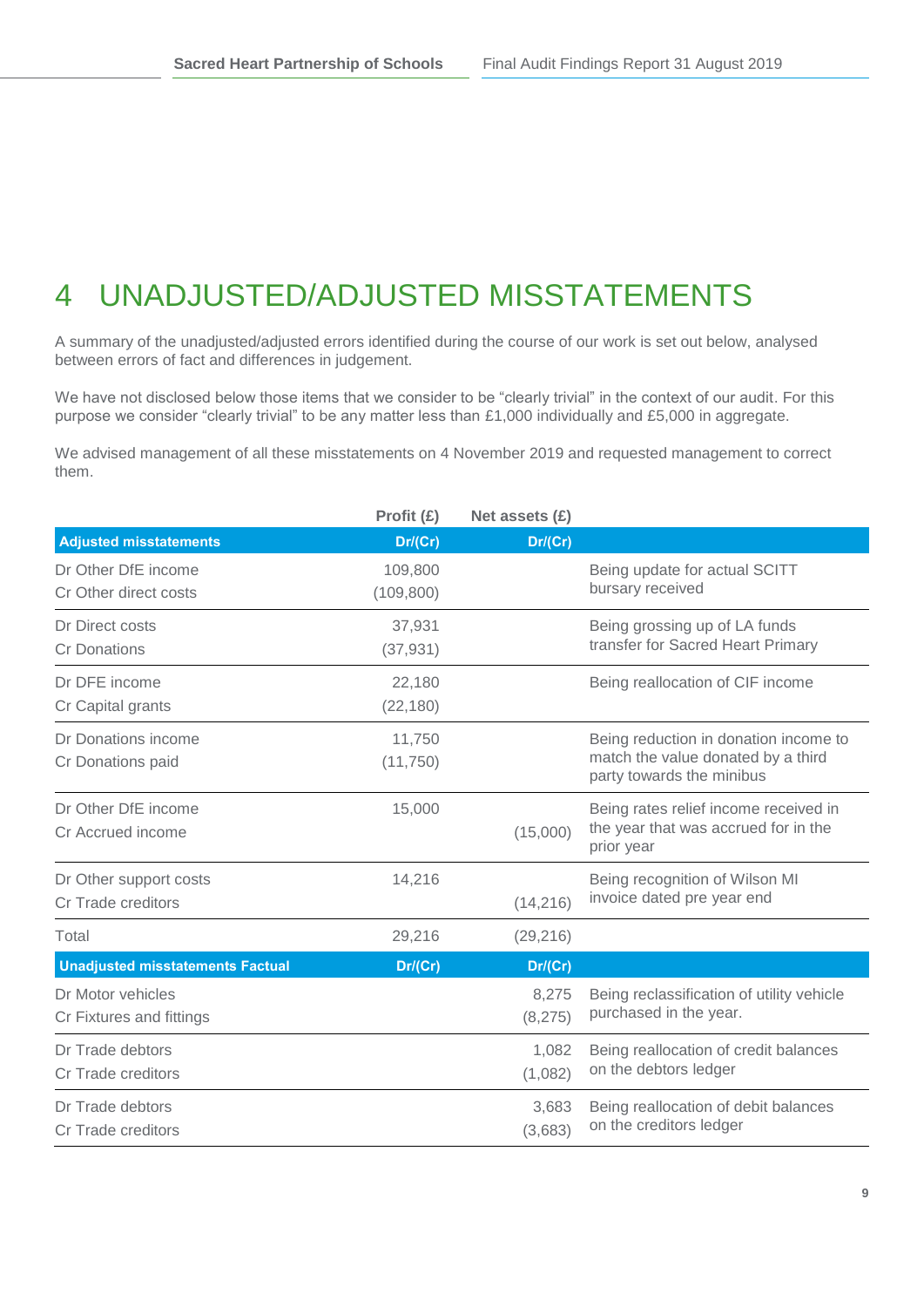|                                                          | Profit $(E)$ | Net assets $(E)$ |                                                                                |
|----------------------------------------------------------|--------------|------------------|--------------------------------------------------------------------------------|
| Dr Pension costs<br>Cr Defined benefit pension liability | 244.000      | (244,000)        | Being impact of McCloud judgement<br>on the local government pension<br>scheme |
| Underlying total                                         | 244.000      | (244,000)        |                                                                                |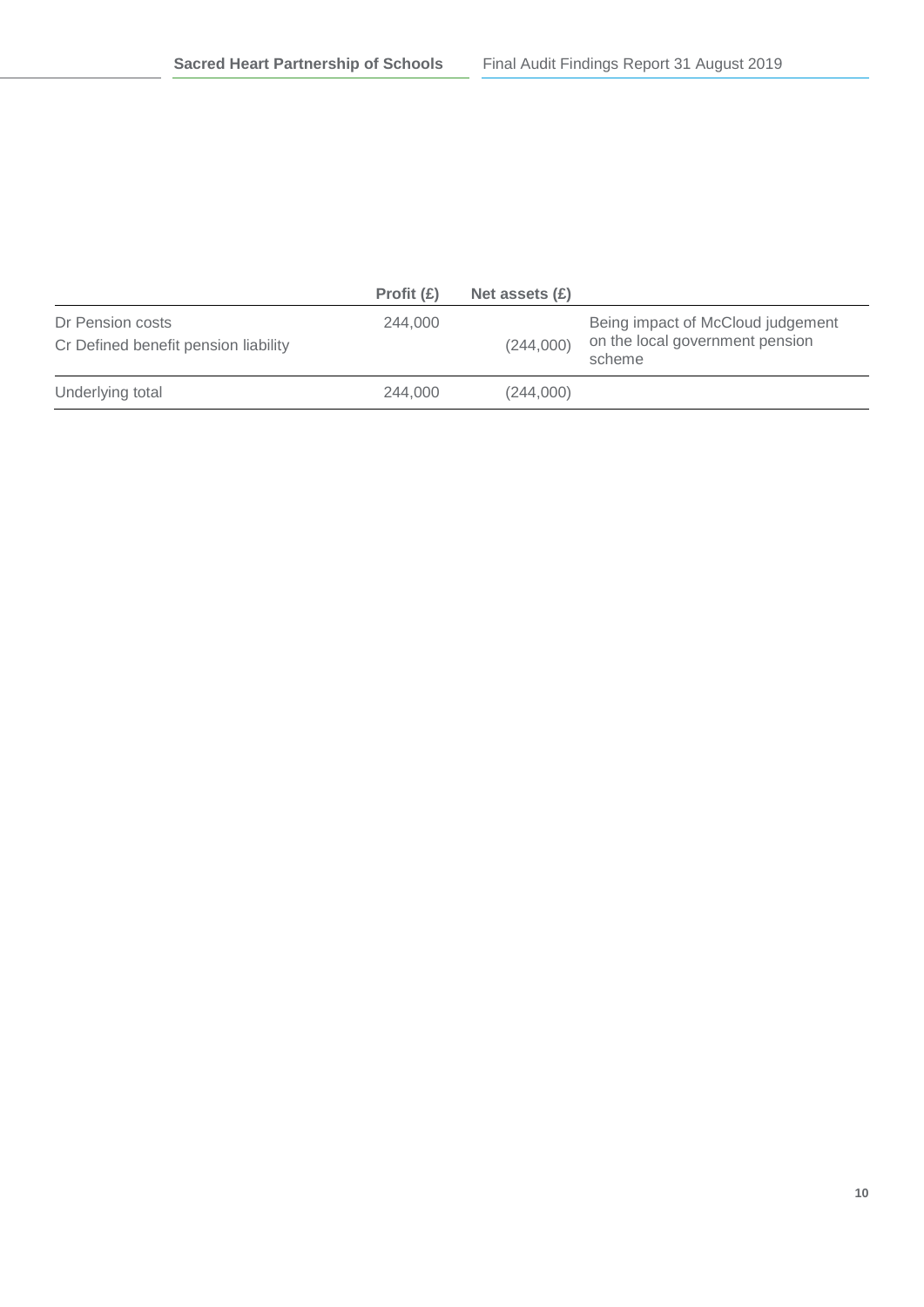### <span id="page-11-0"></span>5 POTENTIAL IMPROPRIETY ISSUES IDENTIFIED DURING THE AUDIT AND REGULARITY WORK

No potential impropriety issues were identified during the audit.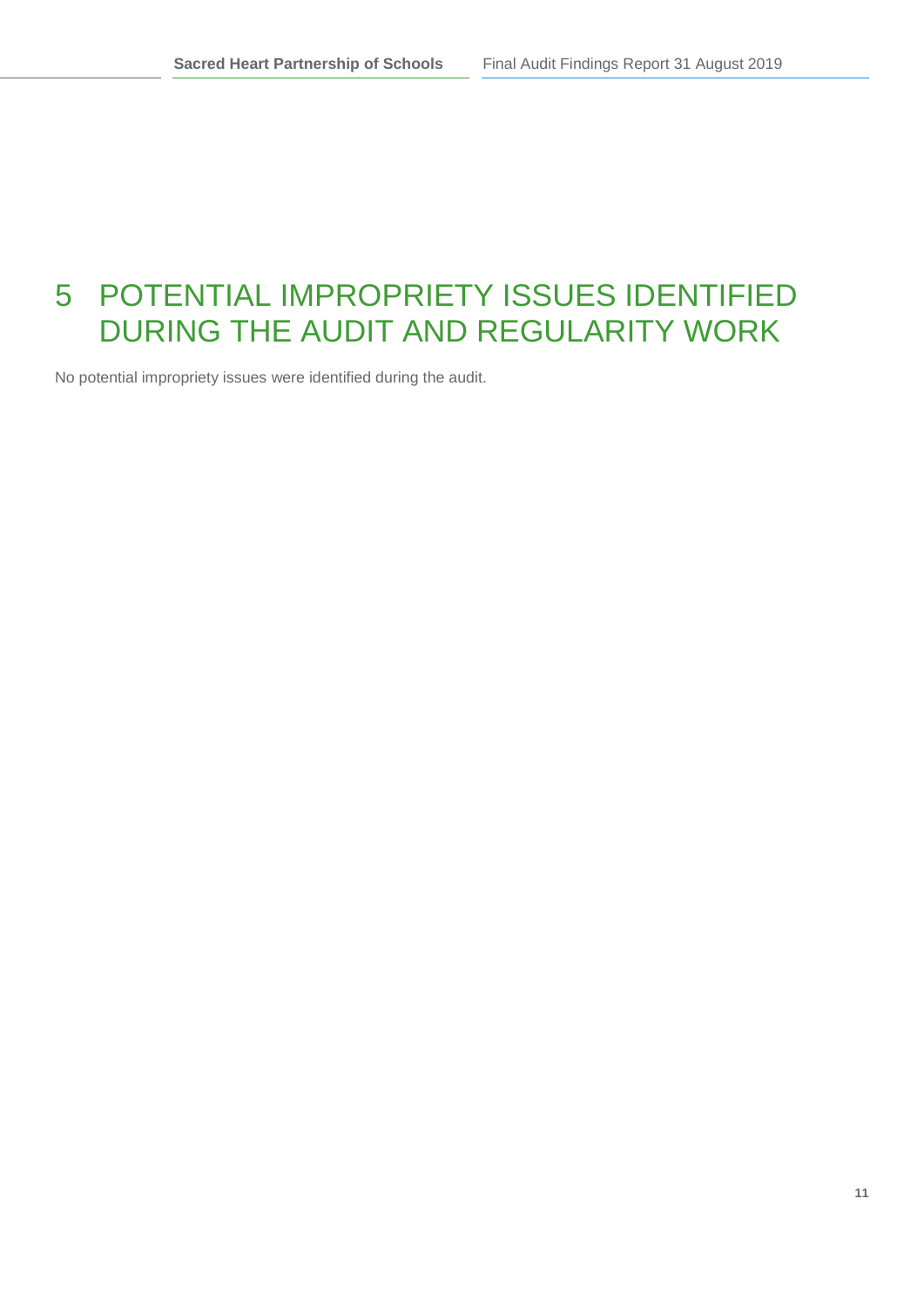## <span id="page-12-0"></span>6 SIGNIFICANT DEFICIENCIES IN INTERNAL **CONTROL**

We have set out below significant deficiencies in internal control which came to our attention during the course of our audit work. This does not constitute a comprehensive statement of all deficiencies that may exist in internal controls or of all improvements which may be made and has addressed only those matters which have come to our attention as a result of the procedures performed. An audit is not designed to identify all matters that may be relevant to you and accordingly the audit does not ordinarily identify all such matters.

| Journals approval                              |                                                                                                                                                                                                                             |
|------------------------------------------------|-----------------------------------------------------------------------------------------------------------------------------------------------------------------------------------------------------------------------------|
| <b>Fact and potential consequence</b>          | We note that approval of journals over £50k has been introduced in the<br>year.                                                                                                                                             |
| <b>Possible action</b>                         | Whilst we note that this matter has been raised and approved in the prior<br>year, we wanted to again flag this for Director's attention to ensure the<br>current policy is still considered to be appropriate.             |
| <b>Management response</b>                     | The current policy has been reviewed and it is still considered to be<br>appropriate. All £50K journals are signed off, in addition to this smaller<br>journals are reviewed and a small random sample are also signed off. |
| Timing of implementation and<br>responsibility | On going from 2018-19, to be continued 2019-20                                                                                                                                                                              |

| <b>Finance Regulations</b>                     |                                                                                                                                                                                   |
|------------------------------------------------|-----------------------------------------------------------------------------------------------------------------------------------------------------------------------------------|
| Fact and potential consequence                 | We note that the finance regulations were updated for the 2018 Academies<br>Financial Handbook, however the review and approval of these changes<br>was note formally documented. |
| <b>Possible action</b>                         | It is recommended any updates to the finance regulations are reviewed<br>and approved by the Finance Committee.                                                                   |
| <b>Management response</b>                     | The draft financial regulations were approved by the Audit, finance, site<br>and staffing committee on 14th November 2019. This is included in the<br>minutes for the meeting.    |
| Timing of implementation and<br>responsibility | 14 November 2019                                                                                                                                                                  |

The following matters were identified in the 2018 Audit Findings Report:

• **Aged creditors listing** – unallocated payments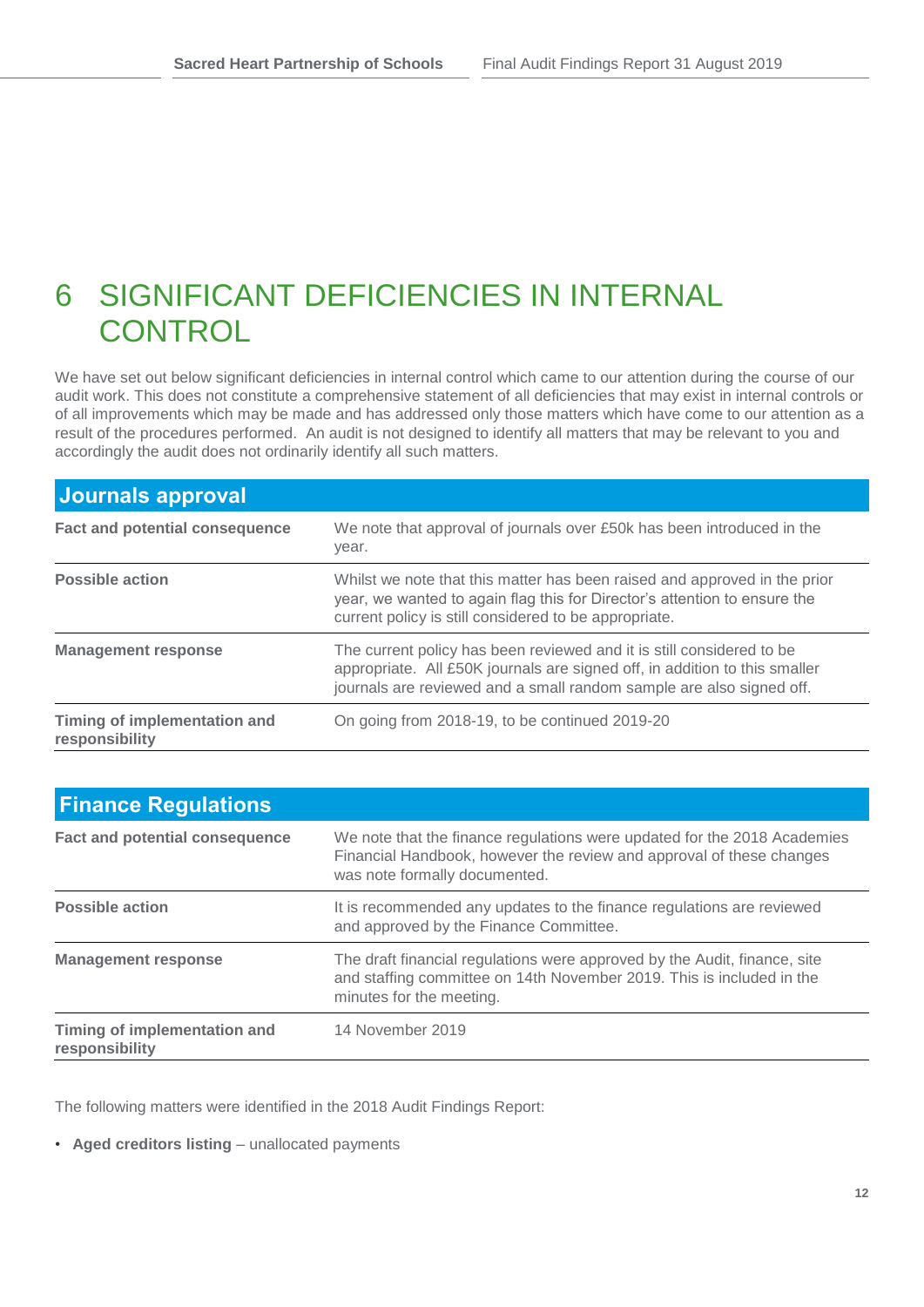Follow up in 2019: No such issues have been noted this year.

• **Fixed asset register** – fully written down assets

Follow up in 2019: We have noted in Section 3 that there continues to be a number of nil net book value items, however, management have confirmed they are all still in use by the Trust.

• **Late publication of accounts on the website**

Follow up in 2019: No such issue has been noted this year

• **Risk register** – had not been updated in the year

Follow up in 2019: We note that the risk register has been updated in the year and will be reviewed by the board at the next meeting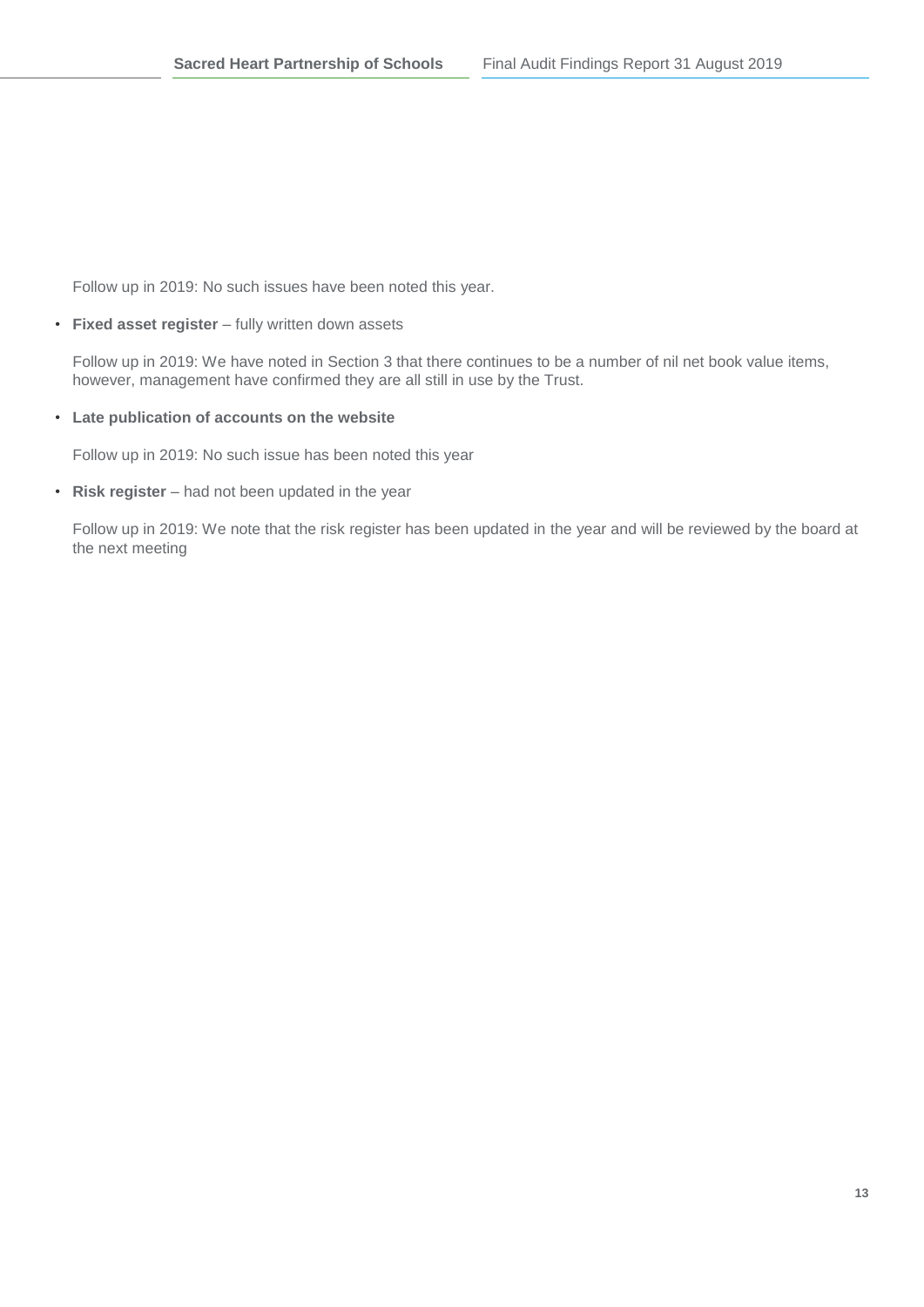# <span id="page-14-0"></span>7 SIGNIFICANT FINDINGS FROM THE AUDIT

#### **Financial statement disclosures**

During the course of our audit, we reviewed the adequacy of the disclosures contained within the financial statements and their compliance with both relevant accounting standards, including the applicable Statement of Recommended Practice 'Accounting and Reporting by Charities' ('Charities SORP'), and the requirements of the Companies Act 2006 and the Academies Accounts Direction 2018/19. The following disclosure matters were brought to your attention and subsequently reflected in the revised financial statements:

• Inclusion of consideration of oversight of board given they met less than 6 times over the year.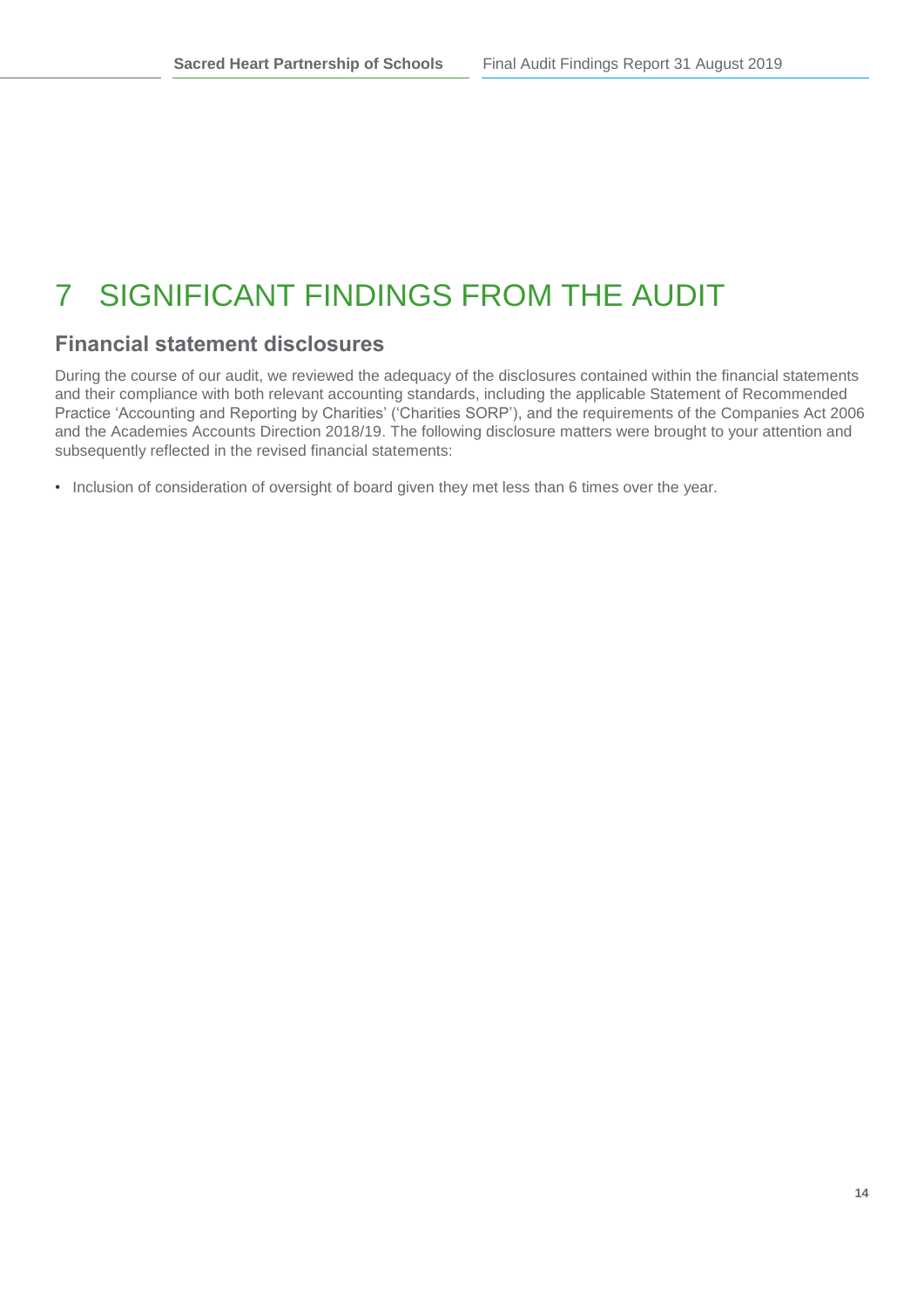# <span id="page-15-0"></span>8 FEES

We confirm that the fees charged during the year in respect of services performed for Sacred Heart Partnership of Schools are consistent with those contained within our Audit Plan submitted to you and dated 25 June 2019.

## <span id="page-15-1"></span>9 INDEPENDENCE

In accordance with International Standard on Auditing (UK) 260 "Communication with those charged with governance", there are no changes to the details of relationships between RSM UK Audit LLP and its related entities and Sacred Heart Partnership of Schools and its related entities and directors that may reasonably be thought to bear on RSM UK Audit LLP's independence and the objectivity of the audit principal, Claire Leece and the audit staff and the related safeguards from those disclosed in the Audit Plan dated 25 June 2019.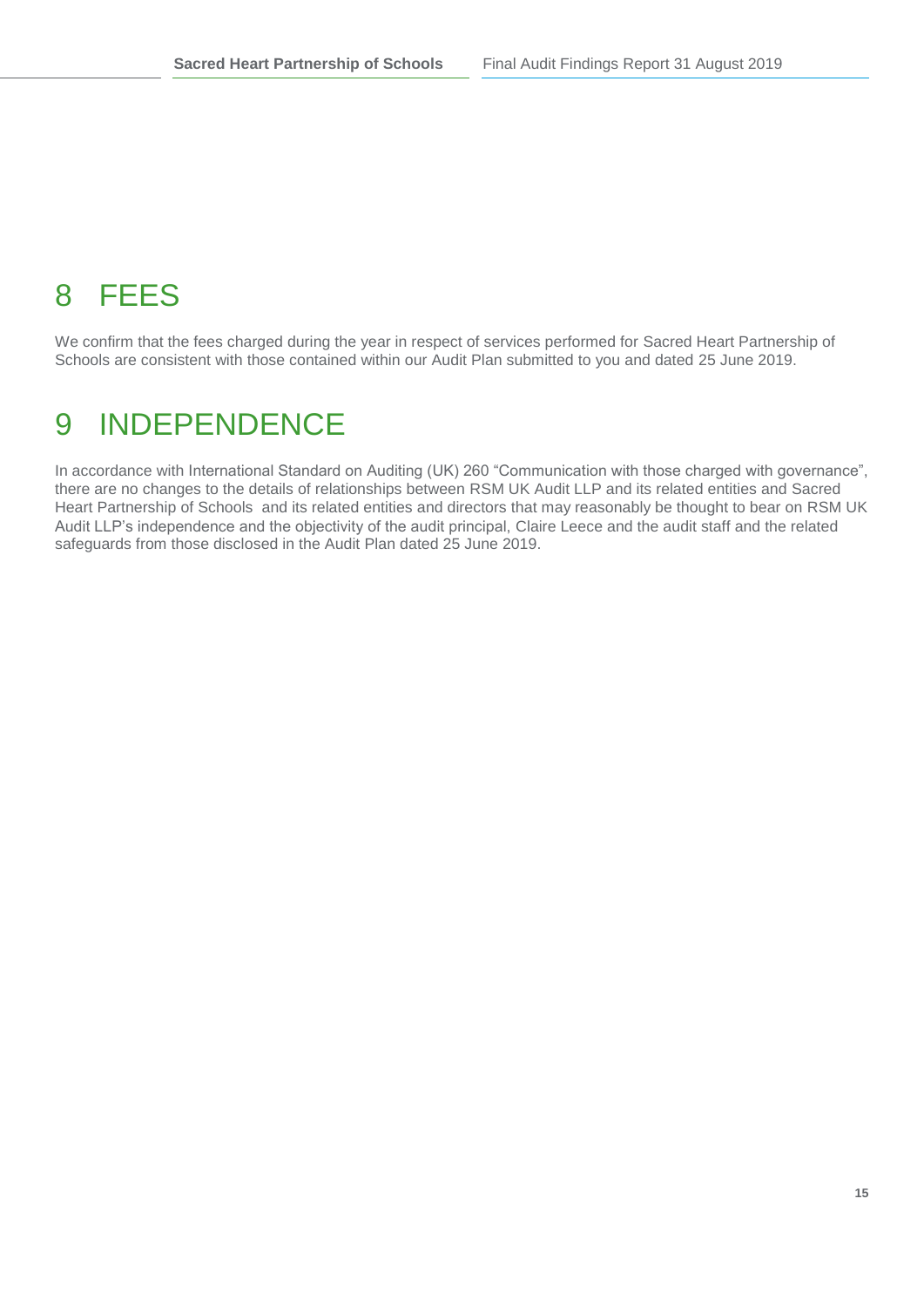# <span id="page-16-0"></span>APPENDIX A - DRAFT LETTER OF REPRESENTATION

RSM UK Audit LLP 1 St James Gate Newcastle Upon Tyne NE1 4AD

Dear Sirs

#### **Audit of Financial Statement – Year ended 31 August 2019**

This representation letter is provided in connection with your audit of the financial statements of Sacred Heart Partnership of Schools for the year ended 31 August 2019 for the purpose of expressing an opinion as to whether the financial statements give a true and fair view, in accordance with the applicable financial reporting framework*.* The financial reporting framework that has been applied in the preparation of the Academy Trust financial statements is applicable law, Academies Accounts Direction 2018 to 19 issued by the Education and Skills Funding Agency ('ESFA'), and United Kingdom Generally Accepted Accounting Practice.

We confirm that to the best of our knowledge and belief, and having made appropriate enquiries of other Director and officials of the Academy Trust:

#### **Financial Statements**

- 1. We acknowledge and have fulfilled our responsibilities, as set out in the terms of the audit engagement dated 20 June 2017, for ensuring that the Academy Trust maintains adequate accounting records and for the preparation and presentation of the financial statements in accordance with the applicable financial reporting framework, in particular the financial statements give a true and fair view in accordance therewith.
- 2. Significant assumptions used by us in making accounting estimates, including those relating to items measured at fair value, are reasonable.
- 3. Related party relationships and transactions have been appropriately accounted for and disclosed in accordance with the applicable financial reporting framework. In particular, where required by the applicable financial reporting framework[s] full disclosure is made in the financial statements of:
	- a any advances and credits granted by the Academy Trust to Directors and guarantees of any kind entered into on behalf of the Governor:
	- b the identity of the party which controls and (if different) the party which ultimately controls the Academy Trust, if any;
	- c transactions and balances with related parties including:
		- the names of the transacting parties;
		- the nature of the related party relationship:
		- a description of the transactions;
		- the amount of the transactions: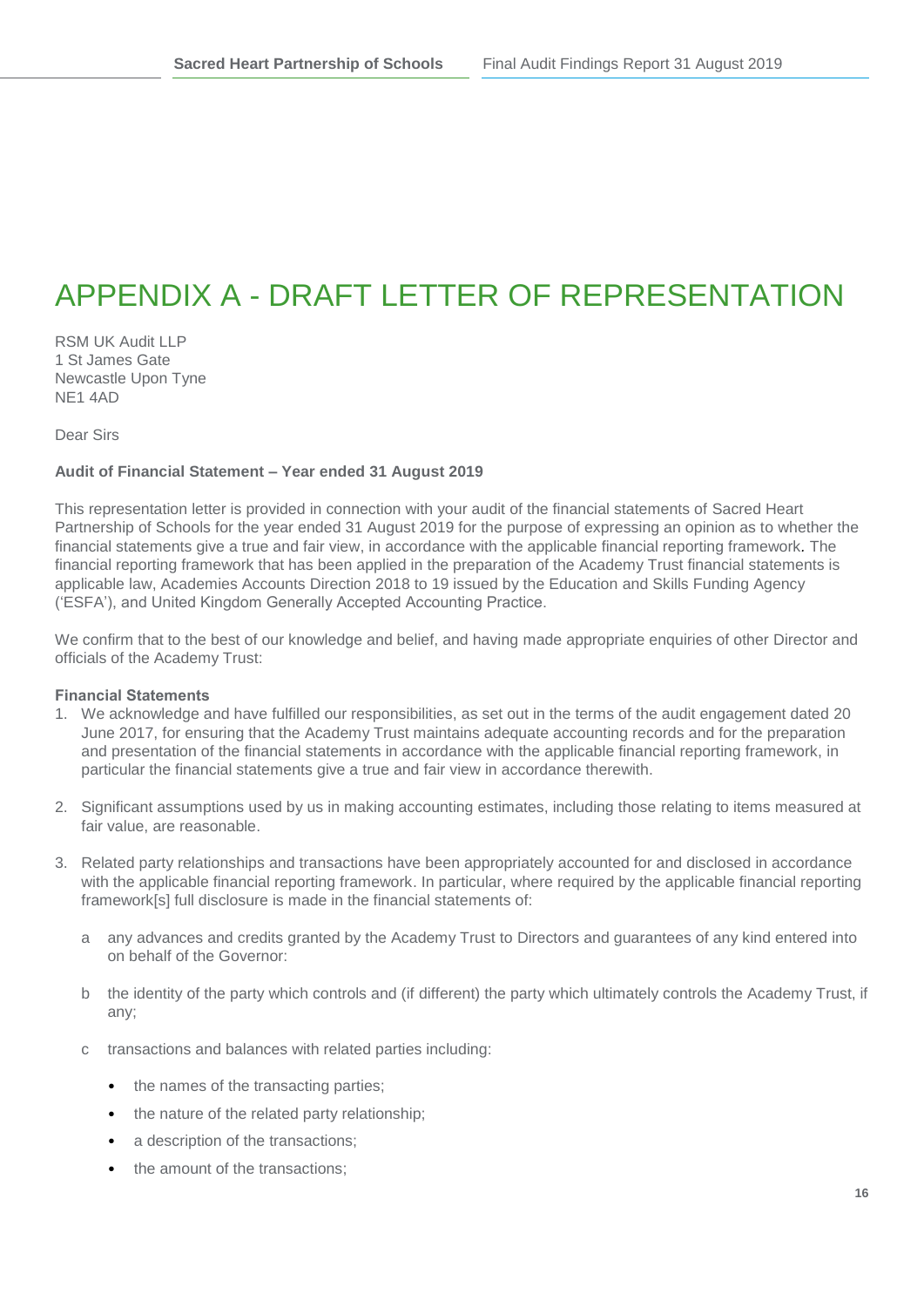- the amount of outstanding balances and:
	- (i) their terms and conditions, including whether they are secured, and the nature of the consideration to be provided in settlement; and
	- (ii) details of any guarantees given or received;
- provisions for uncollectible receivables related to the amount of outstanding balances;
- the expense recognised during the period in respect of bad or doubtful debts due from related parties; and
- any other information about the transactions, outstanding balances and commitments necessary for an understanding of the potential effect of the relationship on the financial statements.
- d key management personnel compensation.
- 4. Full disclosure is made in the financial statements of:
	- a outstanding capital commitments contracted for at the balance sheet date;
	- b all contingent liabilities including details of pending litigation and material claims against the Academy Trustcharity and group;
	- c all guarantees or warranties or other financial commitments.
- 5. We have no plans or intentions that may materially alter the carrying value or classification of assets and liabilities reflected in the financial statements.
- 6. There have been no events (e.g. loss of source (or reduction) of funding (including DfE and other grants, donations or private sponsorship), loss of supplier or member of staff, change in student numbers, change in credit terms offered by suppliers, breaches of bank or other covenants, changes in banking or insurance arrangements or facilities) since the balance sheet date that would impact on the ability of the Academy Trust to continue as a going concern. Should such events occur prior to your signature of the audit report we will advise you immediately. Except as already incorporated into our cash flow and income and expenditure forecasts we have no plans or intentions that would impact on the ability of the Academy Trust to continue as a going concern.
- 7. All events occurring subsequent to the date of the financial statements and for which the applicable financial reporting framework requires adjustment or disclosure have been adjusted or disclosed. Should such further material events occur prior to your signature of the audit report, we will advise you accordingly.
- 8. The effects of uncorrected misstatements (whether arising from differences in amount, classification, presentation or disclosure of a reported financial statement item and the amount, classification, presentation or disclosure that is required for the item to be in accordance with the applicable financial reporting framework) are immaterial, both individually and in aggregate, to the financial statements as a whole. A list of the uncorrected misstatements including those in relation to disclosures is attached to this representation letter.
- 9. All designated and restricted fund balances are correctly shown in the accounts.

#### **Information Provided**

1. As agreed in the terms of engagement, we have provided you with: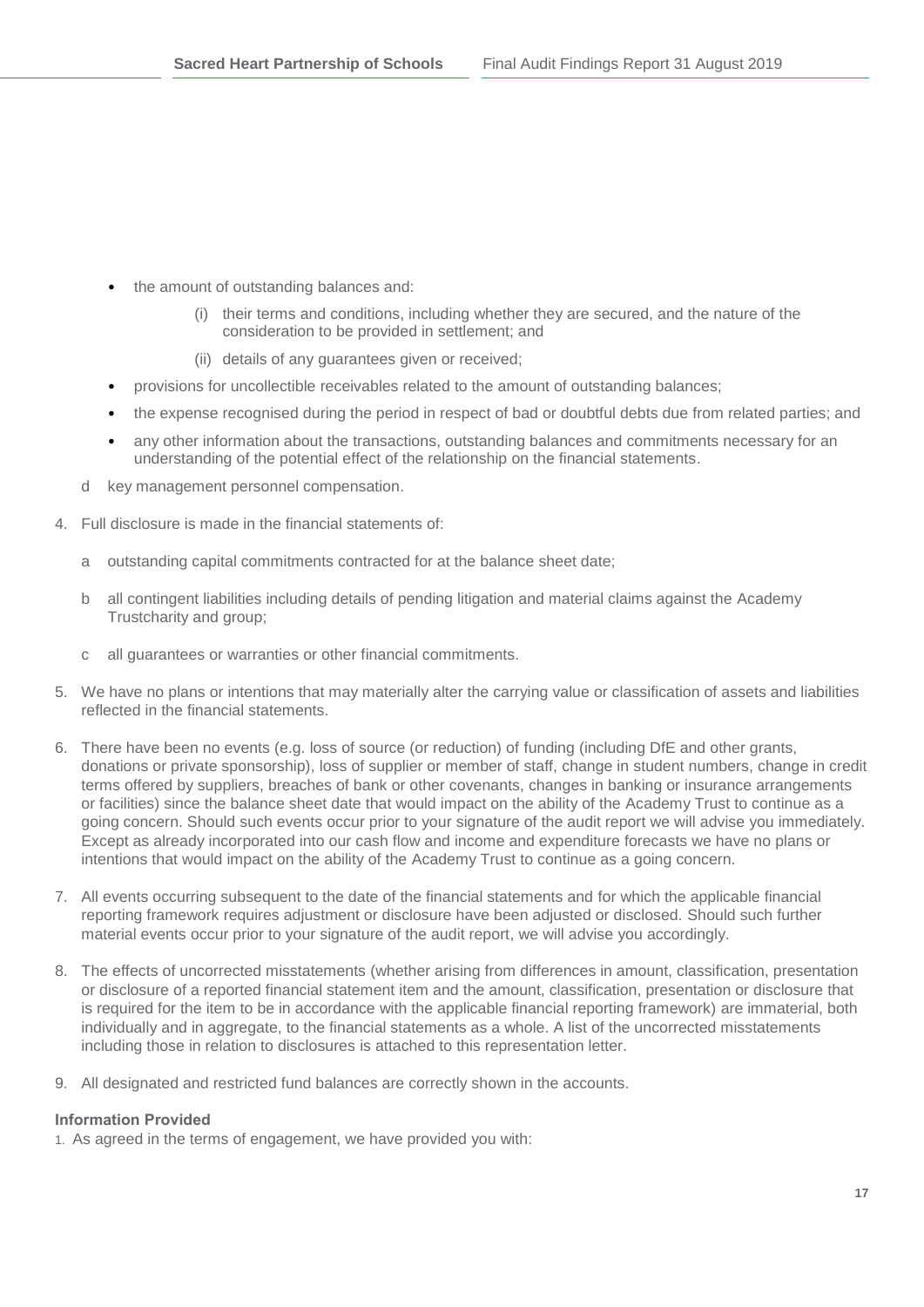- Access to all information of which we are aware that is relevant to the preparation of the financial statements such as records, documentation (including correspondence with the Department for Education ('DfE'), and other matters including minutes of members the Finance Committee meetings, committees of the Finance Committee, and management held between the beginning of the accounting period and the date of this letter;
- b Additional information that you have requested from us for the purpose of the audit; and
- c Unrestricted access to persons within the entity from whom you determined it necessary to obtain audit evidence.
- 2. We confirm that all transactions have been recorded in the accounting records and are reflected in the financial statements.
- 3. We have disclosed to you the results of our assessment of the risk that the financial statements may be materially misstated as a result of fraud.
- 4. We have disclosed to you all information in relation to fraud or suspected fraud that we are aware of and that affects the Academy Trust and involves:
	- Management:
	- Employees who have significant roles in internal control; or
	- Others where the fraud could have a material effect on the financial statements.
- 5. We have disclosed to you all information in relation to allegations of fraud, or suspected fraud, affecting the entity's financial statements communicated by employees, former employees, analysts, regulators or others.
- 6. We have disclosed to you all known instances of non-compliance or suspected non-compliance with the terms of the funding agreement with the DfE and the Academies Financial Handbook 2018, and those laws and regulations whose effects should be considered when preparing the financial statements; including but not limited to the Education Act 1996 as amended by the Learning and Skills Act 2000 and the Education Act 2002. We have also notified you of the actual or contingent consequences which may arise from such non-compliance, including any potential effects on the Academy Trust's ability to conduct its activities.
- 7. We have disclosed to you the identity of the Academy Trust's related parties and all the related party relationships and transactions of which we are aware.
- 8. We have disclosed to you details of all known actual or possible litigation and claims whose effect should be considered when preparing the financial statements.
- 9. All grants, donations and other incoming resources, the receipt of which is subject to specific terms and conditions, have been notified to you. There have been no breaches of terms and conditions in the application of such incoming resources.
- 10. We confirm that we have disclosed to you details of all banking and financing arrangements including related contracts and hedging products.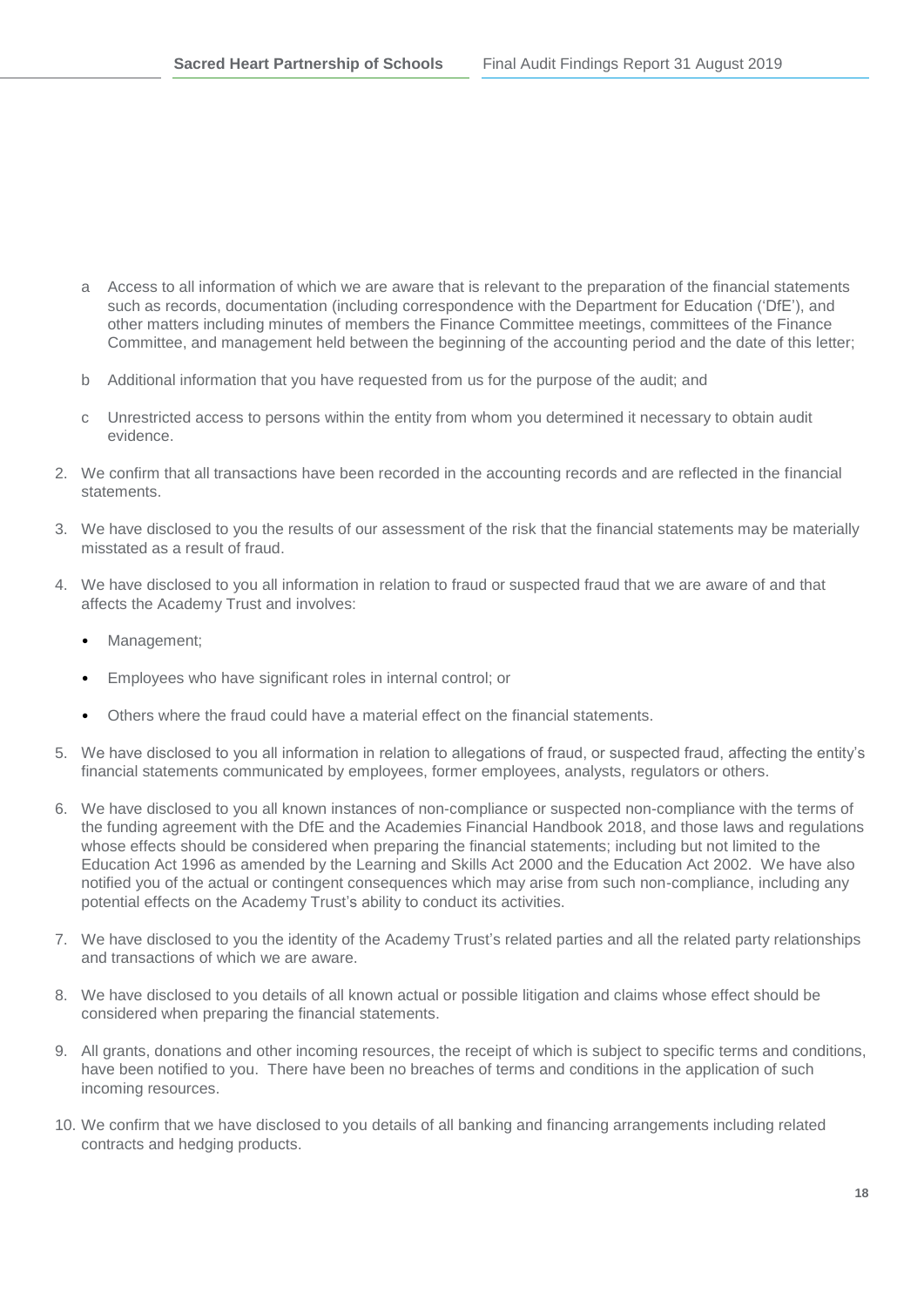11. We confirm that we have informed you of all tax avoidance schemes used by the Academy Trust.

#### **Charitable Status**

- 1. We have not conducted or permitted to be conducted any activities which call into question the charitable nature of the Academy Trust.
- 2. There have been no communications with the Charity Commission or the Secretary of State for Education as Principal Regulator or other regulatory bodies during the year or subsequently concerning matters of noncompliance with any administrative duty.

We acknowledge our responsibility for the design, implementation and maintenance of internal control to prevent and detect fraud and error.

To assist the auditor in complying with ISA (UK) 720 The Auditor's Responsibilities Relating to Other Information, we confirm that we have informed you of all the documents that will be communicated to the members with the annual report.

We confirm that we have taken all the steps that we ought to have taken as Director in order to make ourselves aware of any relevant audit information and to establish that it has been communicated to the auditors. We confirm that, as far as we are aware, there is no relevant audit information of which the auditors are unaware.

We confirm that the above representations are made on the basis of enquiries of management and staff with relevant knowledge and experience (and, where appropriate, of inspection of supporting documentation) sufficient to satisfy ourselves that we can properly make each of the above representations to you.

The contents of this letter were considered and approved by the board at its meeting on [insert date of board approval of financial statements].

Yours faithfully

Signed on behalf of the board of Sacred Heart Partnership of Schools

Governor

Date

**Attachment**: List of uncorrected misstatements including those in relation to disclosures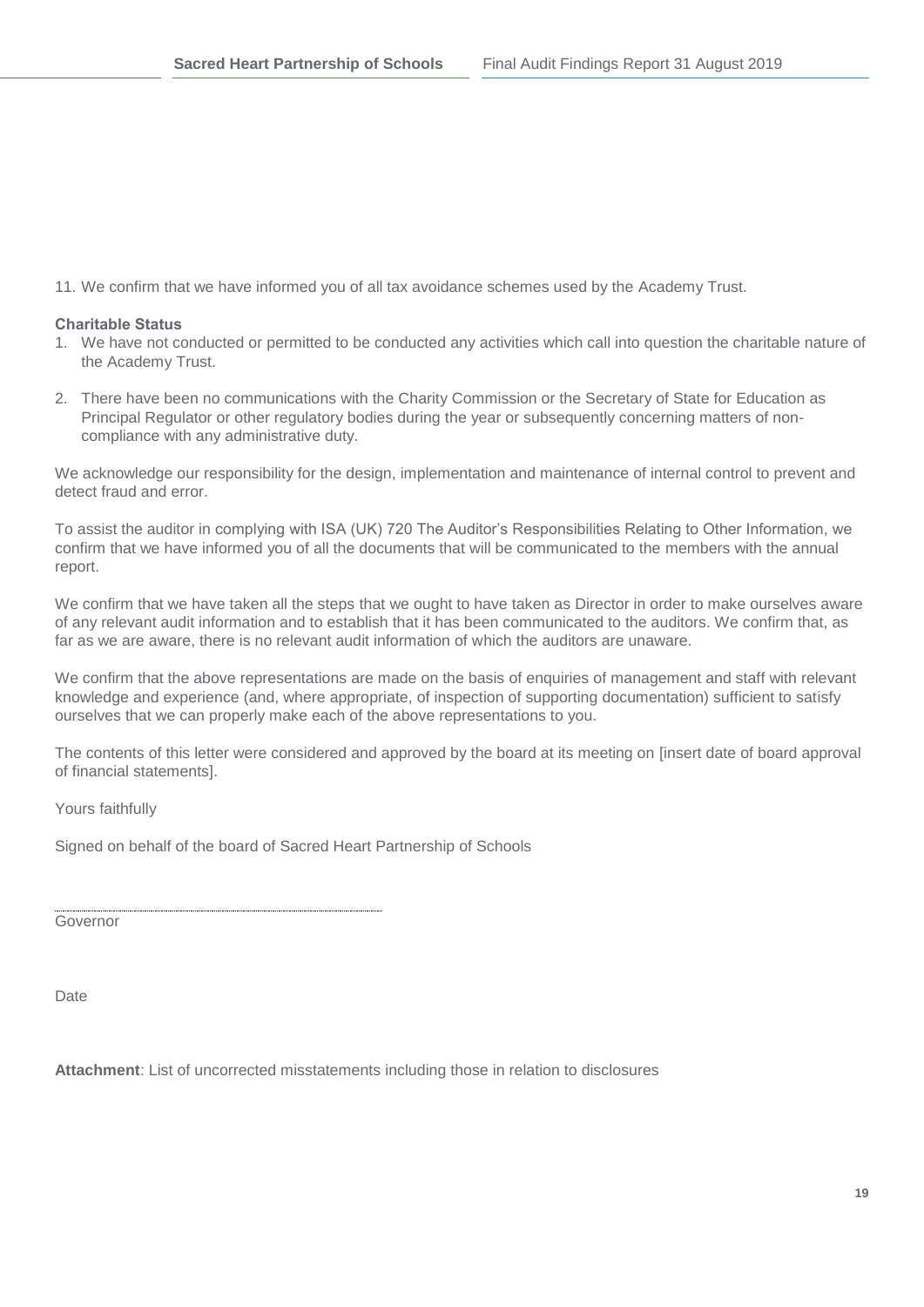### **Regularity**

RSM UK Audit LLP 1 St James Gate Newcastle Upon Tyne NE1 4AD

Dear Sirs

#### **Regularity Assurance Engagement – Year ended 31 August 2019**

We confirm, to the best of our knowledge and belief, and having made appropriate enquiries of other officials of the Academy Trust, the following representations given to you in connection with your regularity assurance engagement for the year ended 31 August 2019.

#### **Regularity, Accounting records and transactions**

- a. We acknowledge and have fulfilled our responsibility for ensuring that expenditure and income are applied for the purposes intended by Parliament and that the financial transactions conform to the authorities which govern them.
- b. Neither the board of trustees nor the academy trust management have knowingly authorised a course of action, the financial impact of which was that transactions infringe the requirements of regularity.
- c. All transactions undertaken by the Academy Trust have been properly reflected and recorded in the accounting records.

#### **Information provided**

d. As agreed in the terms of engagement, we have provided you with full and free access at all times to the financial records correspondence and other records of the academy trust, and such information and explanation as are necessary for the performance of your duties.

#### **Compliance with laws and regulations**

- e. We have disclosed all events of which we are aware which involve suspected non-compliance with the framework of authorities including:
	- the funding agreement with the Secretary of State for Education
	- the Academies Financial Handbook 2018;
	- Company law and Charity law:
	- Specific terms and conditions of income received

which provide a legal and contractual framework within which the academy trust conducts its business and which are central to its ability to conduct that business. We have also notified you of the actual or contingent consequences that may arise from such non-compliance.